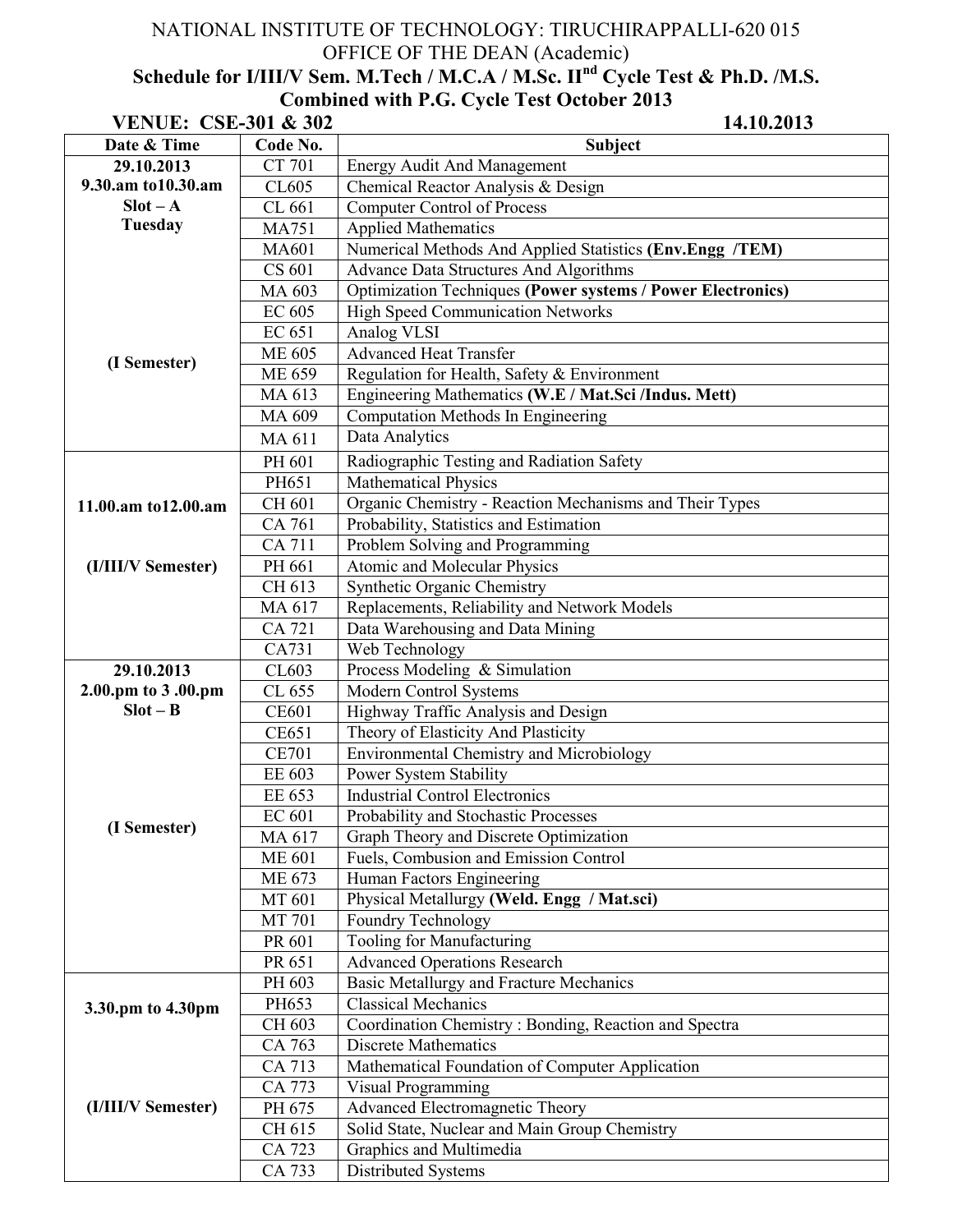| Date & Time         | Code No.                | <b>Subject</b>                                                   |
|---------------------|-------------------------|------------------------------------------------------------------|
| 30.10.2013          | CT 703                  | Energy Systems Modeling & Analysis                               |
| 9.30.am to 10.30.am | CL 601                  | <b>Advanced Process Control (Chl./ PCI)</b>                      |
|                     | CE 619                  | <b>Transportation Systems</b>                                    |
| C-Slot              | CE 661                  | <b>Structural Dynamics</b>                                       |
|                     | <b>CE 703</b>           | Physico - Chemical Process for Water and Wastewater Treatment    |
|                     | CS 653                  | <b>Advance Networks Principles and Protocols</b>                 |
| (Wednesday)         | EE 611                  | <b>Power Conversion Techniques</b>                               |
|                     | EE 651                  | <b>Power Converters</b>                                          |
| (I Semester)        | EC 607                  | Microwave Circuits                                               |
|                     | EC 655                  | Digital System Design                                            |
|                     | <b>ME 603</b>           | <b>Advanced Fluid Mechanics</b>                                  |
|                     | <b>ME 657</b>           | Safety in Engineering Industry                                   |
|                     | $\overline{\rm MT}$ 603 | <b>Welding Processes -I</b>                                      |
|                     | MT 655                  | Thermodynamics and Kinetics                                      |
|                     | MT 651                  | <b>Physical Metallurgy</b>                                       |
|                     | PR 603                  | Casting and Welding Technology                                   |
|                     | PR 653                  | Analysis and Control of Manufacturing Systems                    |
|                     | PH 605                  | <b>Surface NDE Methods</b>                                       |
|                     | PH 655                  | Quantum Mechanics                                                |
|                     | PH 677                  | Instrumentation                                                  |
|                     | CH 605                  | Quantum Chemistry and Group Theory                               |
|                     | CH 617                  | Statistical Thermodynamics, Photochemistry and Surface Chemistry |
| 11.00 to 12.00 pm   | CA765                   | Linear Programming and Simulation                                |
|                     | CA 775                  | Inventory Theory and Dynamic Programming                         |
| (I/III/V Semester)  | CA 715                  | Computer Organization And Architecture                           |
|                     | CA 725                  | Software Engineering                                             |
|                     | CA 740                  | Organizational Behavior and PM                                   |
|                     | CT 704                  | Solar Energy Utilization                                         |
|                     | CL611                   | New Separation Techniques                                        |
|                     | CL 653                  | Instrumentation                                                  |
| 30.10.2013          | CL 651                  | <b>Chemical Process Systems</b>                                  |
| 2.00.pm to 3.00.pm  | CE 603                  | Pavement Analysis of Design                                      |
| $Slot - D$          | CE 653                  | Matrix Methods of Structural Analysis                            |
|                     | <b>CE 714</b>           | Water and Air Quality Models                                     |
|                     | CS 603                  | <b>Advance Concepts in Operating Systems</b>                     |
|                     | EE 601                  | <b>Advanced Power System Analysis</b>                            |
| (I Semester)        | EC 659                  | Modeling and Synthesis With Verilog HDL (Com.y.sys / VLSI)       |
|                     | MA 609                  | Mathematical Methods                                             |
|                     | MA 611                  | Probability and Statistics                                       |
|                     | MT 612                  | Design of Weldements                                             |
|                     | PH 610                  | Electrical, Magnetic and Optioelectric Materials                 |
|                     | MT 703                  | <b>Welding Processes</b>                                         |
|                     | PR 605                  | Manufacturing Management                                         |
|                     |                         |                                                                  |
|                     | PR 655                  | <b>Systems Engineering</b>                                       |
|                     | PH 609                  | <b>Fabrication Technology</b><br>Electronics                     |
|                     | PH657                   |                                                                  |
| 3.30.am to 4.30.pm  | PH681                   | Physics and Technology of Thin Films                             |
|                     | CH 607                  | Instrumental Methods of Chemical Analysis                        |
| (I/III/V Semester)  | CH 619                  | Spectroscopy                                                     |
|                     | CA 767                  | Computer Organization and Architecture                           |
|                     | <b>CA 781</b>           | <b>Advanced Data Analysis</b>                                    |
|                     | CA 717                  | <b>Accounting And Financial Management</b>                       |
|                     | CA 727                  | <b>Operating Systems</b>                                         |
|                     | CA 743                  | Software Agents                                                  |